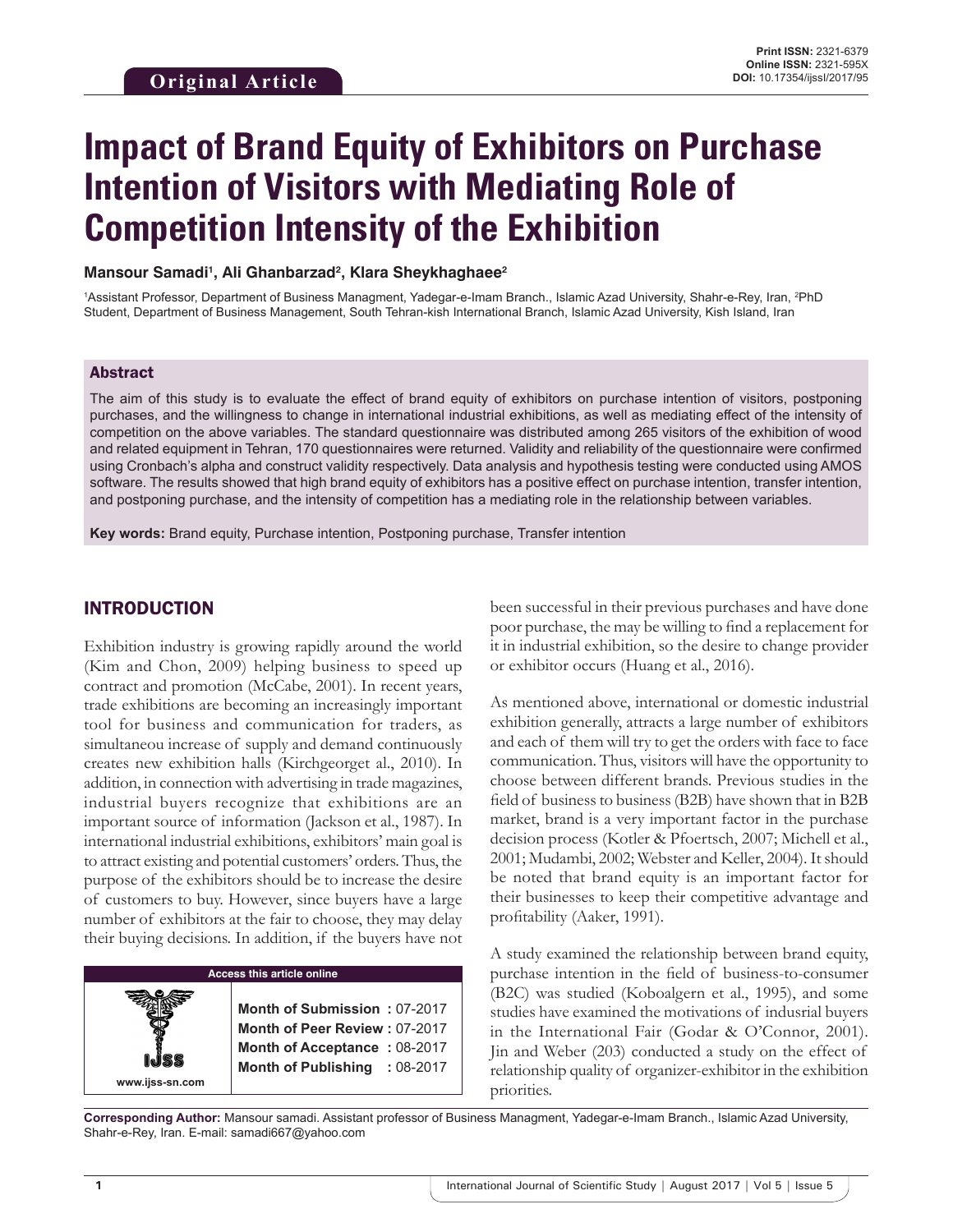# REVIEW OF LITERATURE

### **Studies on Exhibition**

Previous research in the field of exhibition has mostly studied business performance (such as overall success, sales, building brand image, data collection, etc.) (Dekimpe, 1997; Lee and Kim, 2008; Lee, 2007; Seringhaus & Rosson 2001; Tanner, 2002). About the motivations of industrial buyers, Godard and O'Connor (2001) argued the concept of shopping centers and divided visitors from the perspective of sellers into 3 categories: existing customers, potential customers, and non-buying customers and examined their motivations. Kirchorge et al. (2010) discovered important factors changing the exhibit to a marketing tool before 2020. The study found that trade shows are important marketing tool, and organizers of shows are in a highly competitive market. While most studies have focused on the views of exhibitors or organizers, the present study deals with the impact of brand equity of exhibitors on purchase intention of buyers with the mediating role of intensity of competition in terms of visitors.

## **Expectancy Theory (ET)**

ET is a motivational theory based on expectations of the parties. ET suggests that each individual has a certain way for their behavior or action because concerning what they expect from certain behavior; they will tend to show a particular behavior more than the other (Vroom, 1964). According to this theory, the motivation for every action and the cause of any particular behavior are determined by the following:

- A) People's expectations of results (reward or punishment) of a certain behavior (expecting to pass by studying)
- B) The attraction of the results in satisfying the needs of the mentioned people (the utility of passing the exam for individual)
- C) Belief in the possibility of achieving the result (holding the belief that through studying, one can pass for sure) (Mitchell & Biglan, 1984).

Thus, motivation is the result of cognition achieved by comparing with what people expect and what they really earn. According to this theory, people attempted to act when there is the likelihood of achieving the desired result, and the mentioned result is stimulating and encouraging enough. Thus, when the probability of obtaining the desired result by the intended behavior is low and the attractiveness of the result in question is negligible, the probability of choosing that behavior reduces.

Thus, the incentive to work depends on the expected result and the appeal of that result. Motivation of people is a function of the attractiveness of the results and the belief that efforts of a person lead to do the job and doing the job leads to the desired result. The concept of appeal of the results refers to intensity of the need estimated by these results. In previous studies, usually ET is used for predicting the performance of Seller (Oliver, 1974) and examining the relationship between effort, performance, satisfaction, and desire to leave the service by sellers (Fatrel et al., 1983). It seems that the use of ET has not been with the hope of discovering purchase intention of the customers, especially in the field of B2B, so conducting this study could help the development of literature in the field of industrial exhibitions and B2B.

## **Brand Equity**

Brand equity issue was raised in 1990 and so far has been as one of the key issues is marketing management (Keller, 1993; Farr & Hollis, 1996). One reason for the importance of the concept of brand equity is that marketers with the help of brands with high equity can gain competitive advantage (Kim & Hyun, 2011; Keller and Kotler, 2007). Brand equity is of the most important intangible assets of the companies. The concept of brand equity was developed for the first time in B2C market, and this is proven fact that to be successful and stay alive in today's competitive market, one should pay special attention to brand equity and brand management (Park et al., 2010). As defined by Aaker (1966), brand equity shows the difference in price of a strong brand compared with an average one in sales. International Dictionary of Marketing defines brand equity as values, assets, capitals, and perceptions about a product, service, or idea that is assigned to it and promoted by the manufacturer of the product, service or idea (Yadin, 2002). Consumer Insight- driven Definition of Brand Equity defines brand equity as the condition and the ability of the brand to meet the expectations and raise expectations that consumers have of the use of ideal products (Pakisof, 2006). The Marketing Science Institute defines brand equity as a set of associations and behaviors on the part of the customers of the brand, channel members, and the key company that would allow the brand to have a greater amount of income or profit margins compared to the time without brand (Gardon, 2003). Since the formation of the concept, it has been reviewed and measured by academics and researchers in this field mainly from two attitudes: financial criteria, scales, and marketing. One of the disputed issues is whether brand equity should be considered with marketing approach (or based on consumer insights) or with financial approach (based on brand performance on the market) (Tong and Hawley, 2009; Boyle et al., 2013 and Asadullah et al., 2011).

In the first method, prioritizing and classifying different brands in national and international scales are done by different organizations, the most famous one of which is valuing by Interbrand. Marketing experts have criticized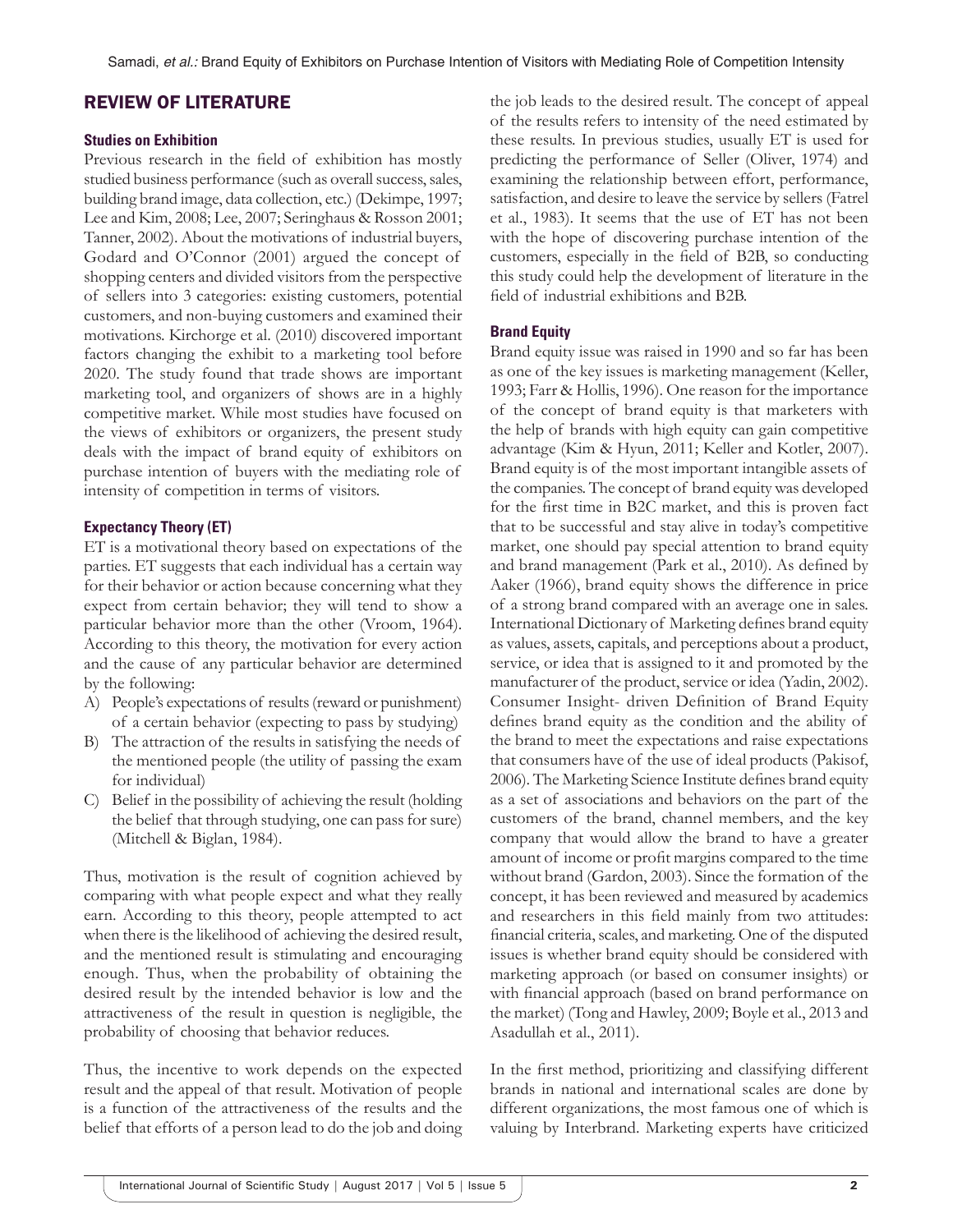their standards and financial methods, such as financial methods solely focus on quantities such as the value of the stock market, customer acquisition costs, price or profit margins (Hagigikafash, 2012). The second method is calculating brand equity, according to the consumer's view whose aim is to analyze consumer reactions to a brand that leads to brand mental image and brand loyalty. Customer-based brand equity considers value-creating resources for brand from the perspective of the customer and considers it as the result of different effects of brand recognition on the behavior of customers concerning all brand activities (Divandari et al., 2009). According to the two perspectives outlined in this study, due to lack of access to secondary financial information, we use customeroriented brand equity formed of four dimensions: brand association, perceived quality, brand awareness, and brand loyalty. Many researchers have used these dimensions in their investigations (such as Cobb et al., 1995; Yoo et al., 2000; Yoo and Danto, 2001; Kim et al., 2003; Pappu et al., 2005; Tang and Howely, 2009; Pike et al., 2010; Kim and Hyun, 2011; Florence, et al., 2011; Buil, 2013).

#### **Developing Research Hypotheses**

Fishbein and Ajzen (1975) have considered purchase intention as the mental tendencies towards the product and the most important indicator to predict consumer behavior. Dodds et al. (1991) have stated that purchase intention shows the likelihood to buy a particular product and that higher perceived value by consumers increases purchase intention. Morwitz and Schmittlein (1992) proposed purchase intention can predict consumers' real purchasing behavior. According to Schiffman and Kanuk (2000), purchase intention will not result in buying the product. For industrial exhibitions, higher intention of visitors to order leads to the effectiveness of the company's costs. Cobb et al. (1995) reported that higher advertising budgets for brands would bring a higher level of brand equity, which in turn leads to brand preferences and more purchase intention. Chen and Chang (2008) found that brand equity of Airlines has a positive impact on purchase intent of travelers.

According to ET (Mitchell & Biglan, 1971; Vroom, 1964), if the buyers of industrial exhibitions find the products of a special booth that has higher brand equity than the products of other exhibitors, they understand higher value of these products and therefore take action to order and buy.

First hypothesis: brand equity of exhibitors has a positive impact on purchase intention of customers.

#### **Brand Equity and Strengthening Purchase**

Greenleaf and Lehmann (1995) found that when customers face problems choosing between different options, they delay purchase decision. In order to increase the value of consumers' purchases, retailers may offer a low price guarantee. As a result, consumers may delay their purchase in order to search for products at much lower prices. Walsh et al. (2007) found that confusion is of the reasons why consumers delay their purchase. Visitors of industrial exhibitions, since a variety of products displayed by exhibitors is high, have to invest plenty of time to evaluate and compare products before final buying. In other words, postponement or delay happens in purchases in industrial exhibitions (Huang et al., 2016).

They proposed that mental pricing or perceived value affects perceived quality and perceived loyalty and indirectly, through the mediating role of perceived quality and perceived dedication, affects perceived value, as higher perceived prices leads to higher perceived quality and perceived value in the minds of customers. Aaker (1991) states that the core to brand equity is perceived quality and brand associations. Thus, Monroe and Krishnan (1985) proved that higher prices are associated with higher brand equity (perceived quality). According to ET, if the buyers of industrial exhibition perceive high brand equity in the products of exhibitors, it is expected to use these products to realize predetermined goals. However, products that have high brand equity generally have higher prices as well.

Since the industry of industrial products is cost-oriented, buyers may be looking for buying cheaper machinery and delay their purchase intention (Huang et al., 2016). Thus, the second hypothesis is stated as follows:

The second hypothesis: brand equity of exhibitors has a positive impact on postponement of purchase.

#### **Brand Equity and Transfer Intention**

Sloot and Verhoef (2008) define transfer intention as the degree to which customers are likely to prefer the current brand. Transfer fee is the cost incurred by customers when they want to find another service provider, which will not be experienced if the customers are loyal to current service provider (Lee et al., 2001). This cost is related to perceived risk that is the perception of customers of uncertainty and consequences of buying others goods and services.

It seems that this is reasonable, so that other customers do not transfer to other service providers. Transfer cost can create consumer dependence on a service provider (Dwyer, and Tanner, 1999). Visitors of industrial exhibition, if they desire to stop using the products of a major supplier, they can choose another supplier. Thus, they prefer to search to compare and evaluate products exhibited at the show.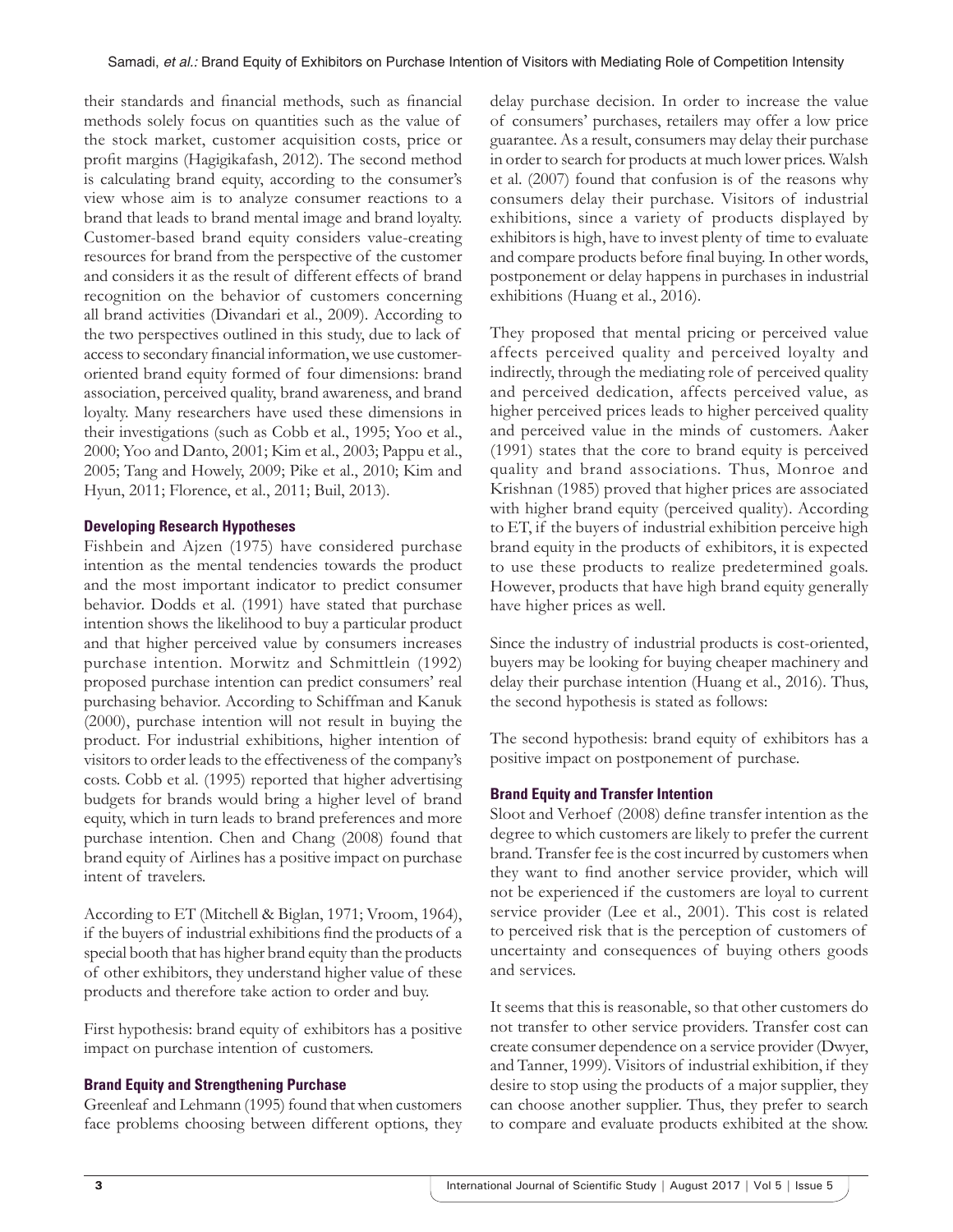According to ET, if the buyers of industrial exhibitions have high perceived brand equity towards a product, it is expected to use these products without any problems. Even if there are any problems, exhibitors offer a comprehensive after-sales service.

Under these conditions, the cost of buying of buyers is very high. However, the conditions offered by the exhibitors' products with lower equity may be slightly lower, but the price can be much cheaper (Huang et al., 2016).

The third hypothesis: brand equity of exhibitors has a positive effect on transfer intention of buyers.

#### **The Mediating Role of Competition Intensity**

Intensity of competition refers to price war, the number of promotions, and new levels of competitive activity by the company (Fein & Anderson, 1997; Jaworski & Kohli, 1993; Slater & Narver, 1994). Gatignon et al. (1997) have defined sensitivity of competition as the behavior between competitors and their hostility. Industrial competition intensity measures the effect of a company on survival of competing companies (Huang et al., 2016). According to Auh et al. (2005), competition is ruthless because there are many competitors in the market and there is no opportunity for further growth. Mahapatra et al. (2012) have defined the intensity of competition as understanding level of the management of the competition in domestic and international markets. From the perspective of international exhibition visitors, the intensity of competition of the exhibitions refers to the conditions where a large number of brands look to get orders from buyers and compete with other competitors in a dynamic environment. Although exhibitors' high brand equity may affect purchase intention of buyers, postponing purchases, and transfer intention, this effect is strongly dependent on fair competition. According to ET, if understanding of the buyers of the intensity of competition is high, this means that are more products to choose from, so the competitive behavior of other exhibitors will be higher (Huang et al., 2016). Often, buyers in this space of competitive prices can get products at low prices. It can enhance buyers purchase intention. Thus, if the intensity of competition is strong, buyers can choose from a wide range of products. If exhibitors' brand equity is high, delay of purchase and intention to transfer to other exhibitors increase. Therefore, the following hypothesis can be proposed

Fourth hypothesis: the intensity of competition has a mediating role in relation to brand equity of exhibitors and dependent variables (intention to transfer, postponing the purchase, and purchase intention). Conceptual model is shown in Figure 1.

# RESEARCH METHODOLOGY

The aim of this study is to investigate the impact of brand equity of exhibitors on purchase intention of visitors with the mediating role of competition intensity. The research is descriptive, applied, and survey. The population is visitors of wood industry and related industries. We distributed 200 questionnaires among visitors, of which 170 questionnaires were returned. Validity and reliability of the questionnaire are presented in Table 1 that shows good reliability and validity.

#### **Measuring Variables**

Details the operational definition of variables and measuring tools of the main variables are as follows:

Brand Equity: In this study, brand equity is as sentiment of performance and increasing understanding of performance and value by visitors obtained from brand name of exhibitors. We use 4 items taken from the study by Yu and Dunnett (2001) to measure brand equity. These items include: 1) although brands are so similar, I urge to buy from this brand, 2) although other brands have similar characteristics to the brand, I prefer to buy from this brand, 3) although other brands are the same good, to buy from this brand, and 4) although other brands are not so different from this brand, buy from this brand is a more precise choice. The answer to the above requested items is in 5-option Likert (from 1=strongly disagree to 5=strongly agree).

Purchase intention: this reflects the tendency of buying of participants from their intended brand. Wang et al. (2012)



**Figure 1: Conceptual model**

#### **Table 1: Reliability and validity of variables**

| <b>Row</b> | <b>Variables</b>          | Cronbach's alpha | (AVE) |
|------------|---------------------------|------------------|-------|
|            | Brand equity              | 0.93             | 0.573 |
|            | Purchase intention        | 0.812            | 0.712 |
| 3          | <b>Transfer intention</b> | 0.847            | 0.652 |
|            | Delaying purchase         | 0.813            | 0.716 |
|            | Intensity of competition  | 0.805            | 0.612 |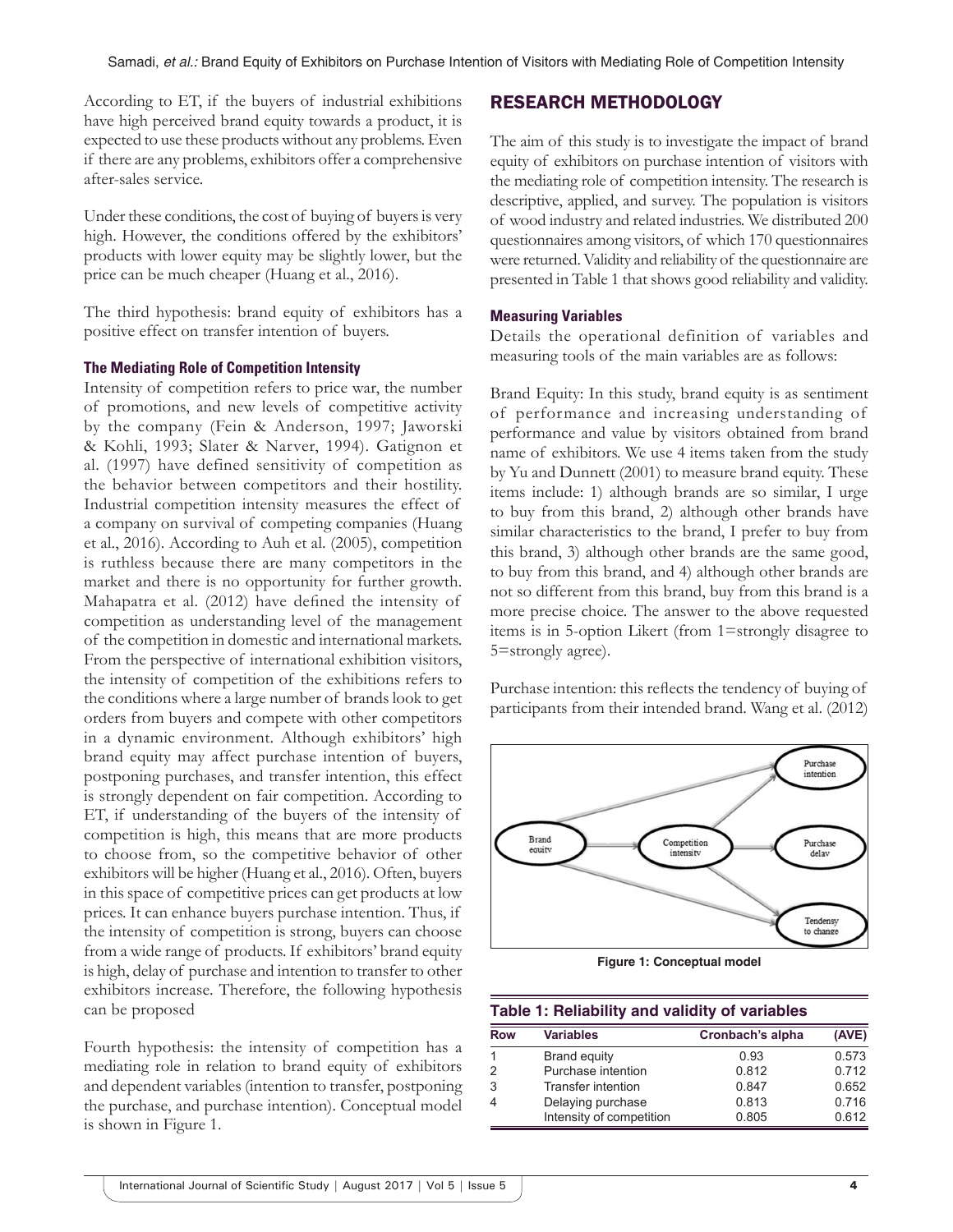measures this variable with three items that are: 1) the willingness of buyers to buy, 2) although brands are equal, I buy from this brand, and 3) I will probably buy from this brand. The answer to these questions is in a 5-option Likert.

Delaying purchase: this is when visitors spend plenty of time to evaluate, compare, and select their desired brand. Four items are used to measure it: 1) reaching a specified decision of buying from a brand in the exhibition is hard, 2) when buying in this exhibition, I delay the decision, 3) I postpone planned purchase in this exhibition, and 4) there are so many choices in the exhibition that purchase takes more time than expected. Answers are in form of 5-option Likert.

Intensity of competition: if there are many other similar products offered by other exhibitors like the product that the visitor wants to buy competition intensity is high. If a small number of exhibitors provides fewer similar products, the intensity of competition is stated to be low. According to the research by Katohoria et al. (2005), the intensity of competition is measured with three items: 1) there is a great competition among exhibitors in the exhibition, 2) there is a substantial competition between exhibitors, and 3) competition among exhibitors in the exhibition is fierce. The answers of participants are in form of a 5-option Likert such as other variables.

#### **Reliability and Validity of Variables**

The reliability and validity of the tool were measured. The reliability of the variables was analyzed using Cronbach's alpha. Cronbach's alpha-value greater than 0.7 is acceptable. The test results were expressed in Table 1. As can be seen, Cronbach's alpha value for all variables is calculated more than 0.8. Moreover, to measure validity, we use convergent and divergent validity. Convergent validity is measured by average variance extracted (AVE) and its acceptable value is at least 0.5 (Nobel Nonak, 1983).

As is clear from the above table, Cronbach's alpha value and convergent validity are confirmed. Table 2 shows discriminant validity results using Fornell and Larker test. Thus, the value of each column with its intersection should be more than other numbers of the column.

As can be seen in the table above, divergent validity of the variables is confirmed.

## **Data Analysis**

The aim of this study is to evaluate the effect of brand equity of exhibitors on purchase behavior of buyers. We used AMOS22 to study the model. Brand equity is the independent variable, the intensity of competition is the mediator, and purchase intention, delaying purchase, and transfer intention are the dependent variables. Structural equation model is expressed in Figure 2. Before examining the relationships, using confirmatory factor analysis, we examine the fitting of indicators. In this study, based on the recommendation by Bagozzi et al. (2003) Uma Skaran (2004), and Ghasemi et al. (2014), we use 4 indices. Fitting indicators are given in Table 3.

Based on the table above, fitting indicators have obtained the expected values and confirmed. We will examine the hypotheses.

Structural equation modeling of the study is expressed in Figure 2.

# DISCUSSION AND CONCLUSION

The first hypothesis has been about the relationship between brand equity of exhibitors and purchase intention. It was done by multiple regression analysis. The results showed that brand equity has a positive impact on purchase intention ( $\beta$  = 0.40, t = 6.36). The second hypothesis is related to the relationship between brand equity and postponing the purchase; the results of the hypothesis showed that brand equity has a positive impact on postponed purchase ( $\beta = 0.54$ ,  $t = 8.36$ ). The third hypothesis suggested that brand equity has a positive effect on transfer intention ( $\beta = 0.33$ , t = 5.41). The results of studying the mediating role of intensity of competition showed that this variable has the role of mediator in the relationship between variables. This means that with the addition of this variable, the total effect has been more than direct effect of the relationship between variables. Thus, we can conclude that at the international exhibition, high level

| Table 2: Cronbach's alpha value for variables |       |                            |         |                |         |       |       |  |  |  |
|-----------------------------------------------|-------|----------------------------|---------|----------------|---------|-------|-------|--|--|--|
| <b>Variables</b>                              |       | Mean Standard<br>deviation | 1       | $\overline{2}$ | 3       | 4     | 5     |  |  |  |
| <b>Brand equity</b>                           | 4.26  | 0.541                      | 0.75    |                |         |       |       |  |  |  |
| Purchase<br>intention                         | 4 2 0 | 0631                       | 0 7 1 4 | 0.770          |         |       |       |  |  |  |
| Transfer<br>intention                         | 343   | 0 739                      | 0.641   | 0 763          | 0.846   |       |       |  |  |  |
| Delaying<br>purchase                          | 4.02  | 0.637                      | 0.523   | 0.678          | 0 754   | 0.806 |       |  |  |  |
| Intensity of<br>competition                   | 4 11  | 0.554                      | 0.412   | 0.690          | 0 7 2 4 | 0.608 | 0.782 |  |  |  |

#### **Table 3: Fitting indicators**

|                    | GFI        | <b>CFI</b> | <b>CMIN/DF</b> | <b>RMSEA</b> |
|--------------------|------------|------------|----------------|--------------|
| Accepted           | Greater    | Greater    | Smaller        | Smaller      |
|                    | than $0.9$ | than $0.9$ | than 3         | than $0.08$  |
| The value obtained | 0.945      | 0.965      | 241            | 0.07         |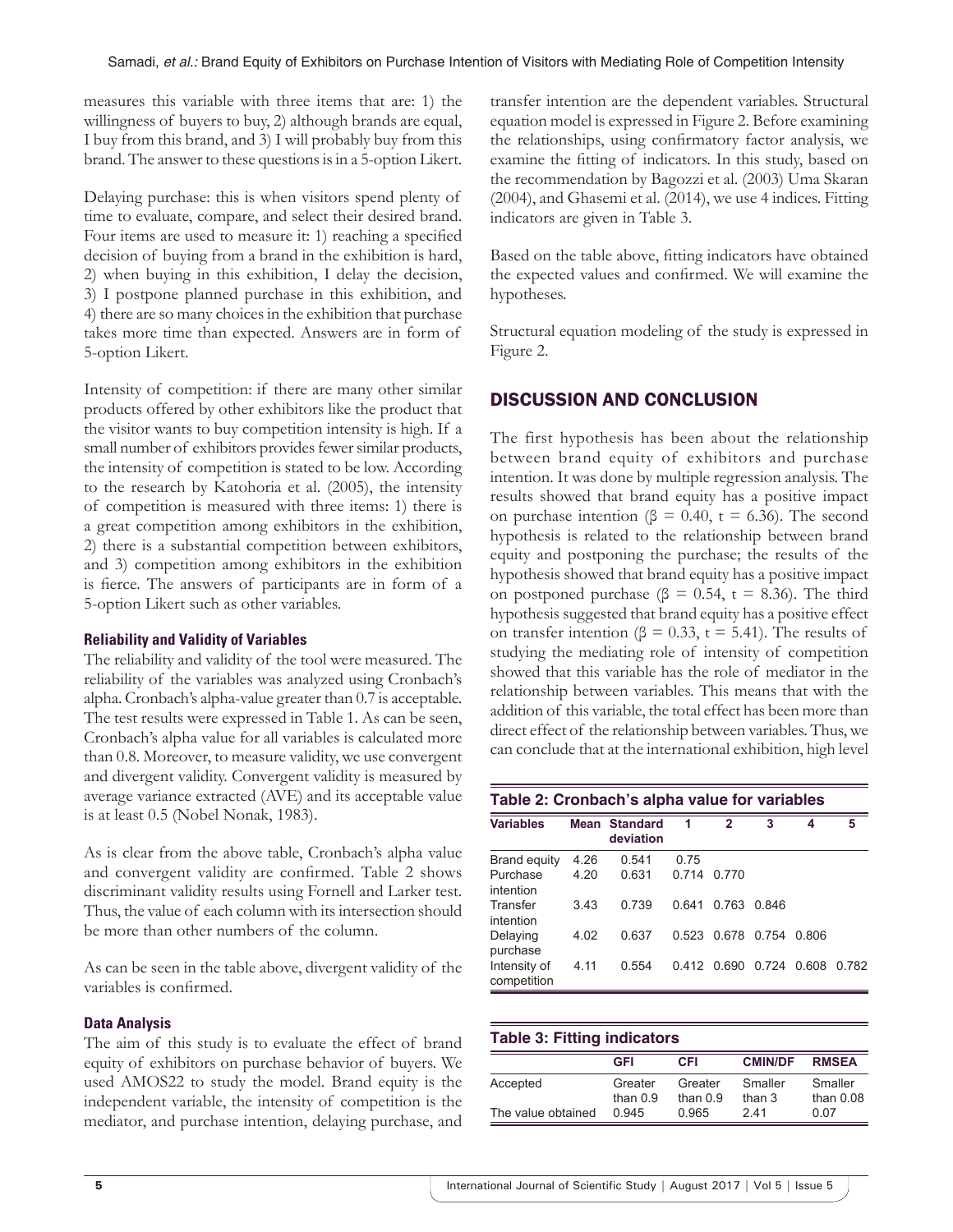

**Figure 2: SEM**

of brand equity has a positive impact on purchase intention, delaying purchase, and transfer intention. Furthermore, the intensity of competition plays a mediating role in the relationship between research variables. This means that as the intensity of competition is lower, buyers show less tendency to transfer to other brands, purchase intention is delayed less, and purchase intention happens easier. In general, we can conclude that the study helps the literature on behavior of buyers B2B or exhibition. Theoretically, this study is a reflection of previous studies in the field of B2B brands (Cutler, 2007; Mitchell et al., 2001; Modabi, 2002; Webster and Keller, 2004). With the help of assumptions of ET, exhibition literature or behavior of buyers in B2B was developed. The results of this study are consistent with the results of Yuan et al. (2016) and Yun Dunnett (2001). Thus, according to the findings, it is suggested that exhibitors do their best to increase their brand equity. Due to the sensitivity of the buyers on this market, exhibitors must adapt their prices to competitors. Offering discounts or raising the understanding of buyers of the value and utility of the product can be effective measures in this regard.

#### REFERENCES

- 1. Aaker, D. A. (1991). Managing brand equity. Capitalizing on the value of a brand name. New York: Free Press.
- 2. Aaker, D. A. (1995). Building Strong Brand. (1<sup>st</sup> Ed.). New York: The Free **Press**
- 3. Auh, S. & Menguc, B. (2005). Balancing exploration and exploitation: the

moderating role of competitive intensity. Journal of Business Research, 58(12), 1652–1661.

- 4. Barnett, W. P. (1997). The dynamics of competitive intensity. Administrative Science Quarterly, 42(1), 128–160.
- 5. Barwise, P. (1993). Brand equity: Snark or boojum. International Journal of Research in Marketing, 10(1), 93–104.
- 6. Biedenbach, G., Bengtsson, M. & Wincent, J. (2011). Brand equity in the professional service context: Analyzing the impact of employee role behavior and customer–employee rapport. Industrial Marketing Management, 40(7), 1093–1102.
- 7. Chen, C. F. & Chang, Y. Y. (2008). Airline brand equity, brand preference and purchase intentions - The moderating effects of switching costs. Journal of Air Transport Management, 14(1), 40–42.
- 8. Cobb-Walgren, C. J., Ruble, C. A. & Donthu, N. (1995). Brand equity, brand preference and purchase intent. Journal of Advertising, 24(3), 25–40.
- 9. De Meyer, A., Nakane, J., Miller, J. G. & Ferdows, K. (1989). Flexibility: the next competitive battle the manufacturing futures survey. Strategic Management Journal, 10(2), 135–144.
- 10. Dekimpe, M. G., Francois, P., Gopalakrishna, S., Lilien, G. L. & Van den Bulte, C. (1997). Generalizing about trade show effectiveness: A cross-national comparison. Journal of Marketing, 61(4), 55–64.
- 11. DeSanctis G. (1983). Expectancy theory as explanation of voluntary use of a decision support system. Psychological Reports, 52(1), 247–260.
- 12. Dhar, R. (1997). Consumer preference for a no-choice option. Journal of Consumer Research, 24(2), 215–231.
- 13. Dodds, W. B., Monroe, K. B. & Grewal, D. (1991). Effects of price, brand, and store information on buyers' product evaluations. Journal of Marketing Research, 28(3), 307–319.
- 14. Dutta, S. & Biswas, A. (2005). Effects of low price guarantees on consumer post-purchase search intention: the moderating roles of value consciousness and penalty level. Journal of Retailing, 81(4), 283.291.
- 15. Fein, A. J. & Anderson, E. (1997). Patterns of credible commitments: territory and brand selectivity in industrial distribution channel. Journal of Marketing, 61(2), 19.34.
- 16. Fishbein, M. & Ajzen, I. (1975). Belief, attitude, intention, and behavior: an introduction to theory and research. MA: Addison-Wesley.
- 17. Fornell, C. & Larcker, D. F. (1981). Evaluating structural equation models